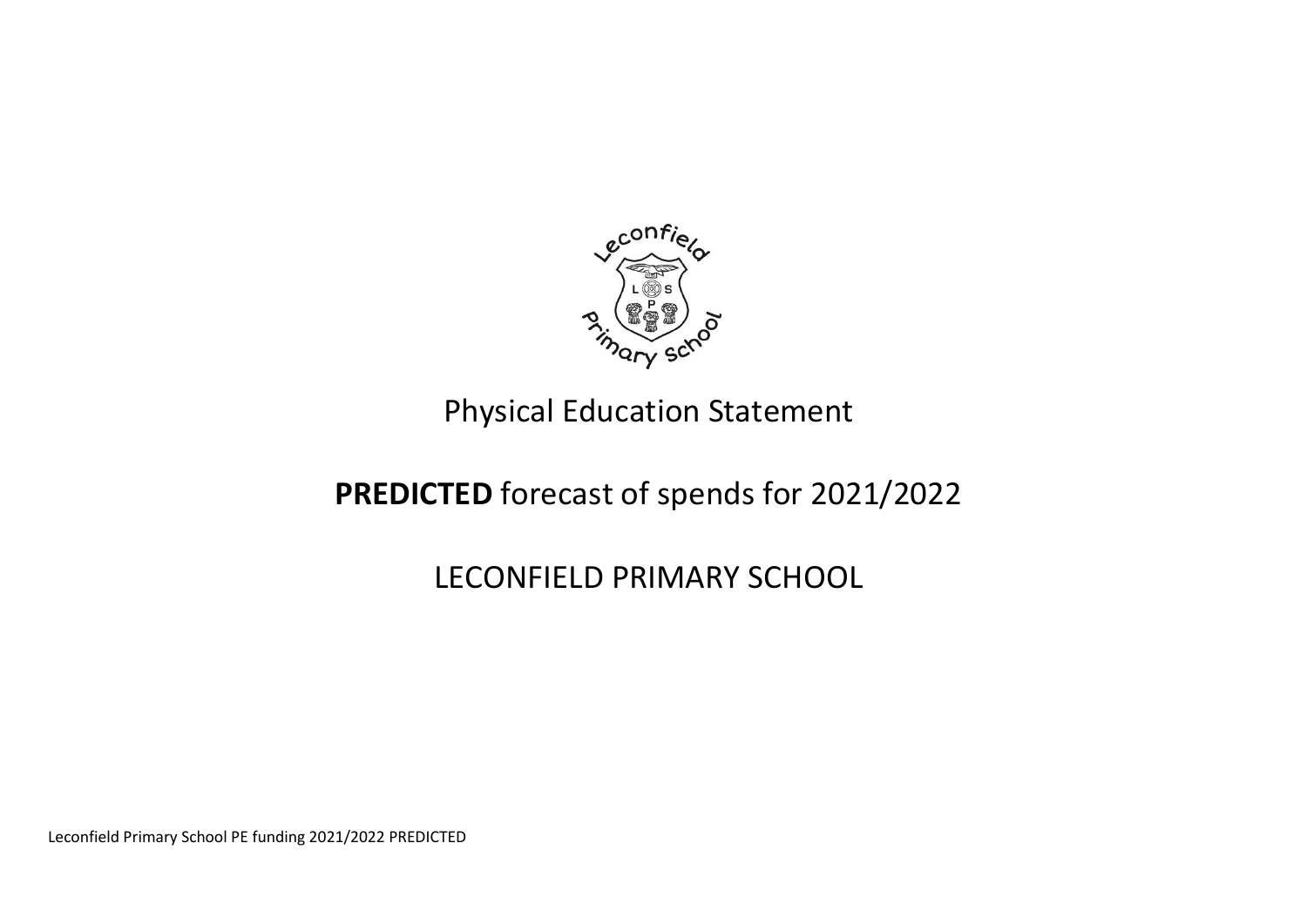| Key achievements to date:                                                                                                                                                                                                                                                                                                                                                                                                                                                                                                                                                                                                                                                                                                                                                                                                                                                   | 2021/2022 Areas for further improvement and baseline evidence of need:                                                                                                                                                                                                                                                                                                                                                                                                                                                                                                                                                                                                                                                                                                                                                                                                                                                                                                                                                                                                                                                                                                                                                                                                                                                                                                                                                                  |  |  |
|-----------------------------------------------------------------------------------------------------------------------------------------------------------------------------------------------------------------------------------------------------------------------------------------------------------------------------------------------------------------------------------------------------------------------------------------------------------------------------------------------------------------------------------------------------------------------------------------------------------------------------------------------------------------------------------------------------------------------------------------------------------------------------------------------------------------------------------------------------------------------------|-----------------------------------------------------------------------------------------------------------------------------------------------------------------------------------------------------------------------------------------------------------------------------------------------------------------------------------------------------------------------------------------------------------------------------------------------------------------------------------------------------------------------------------------------------------------------------------------------------------------------------------------------------------------------------------------------------------------------------------------------------------------------------------------------------------------------------------------------------------------------------------------------------------------------------------------------------------------------------------------------------------------------------------------------------------------------------------------------------------------------------------------------------------------------------------------------------------------------------------------------------------------------------------------------------------------------------------------------------------------------------------------------------------------------------------------|--|--|
| 2020 – 2021 Highlights & Review:<br>Competitive sports events did not take place due to COVID-19<br>restrictions.<br>No swimming due to COVID-19<br>Whole school active red nose day $-$ whole school dance & different<br>activities<br>PE continued weekly outside $-2$ sessions minimum per class<br>Link made with Paralympian Ali Jawad (silver medalist Rio) - virtual<br>question & answer session with Upper KS2<br>Whole school watched Ali qualify for Tokyo 2020<br>Road safety training for whole school in association with DST<br>Leconfield<br>Whole School 'bubble' walk to raise road safety awareness in<br>association with DST Leconfield<br>Quality adult led play activities introduced at lunchtimes<br>Teachers able to share children's participation and progress in PE<br>through Seesaw<br>Whole school Key Stage 'bubble' sports day July 2021 | 1. The engagement of all pupils in regular physical activity - the Chief Medical<br>Officer guidelines recommend that all children and young people aged 5 to 18<br>engage in at least 60 minutes of physical activity a day, of which 30 minutes<br>should be in school<br>2. The profile of PE and sport is raised and there is a whole school program of<br>competition established - intra competitions in the first instance. Competitions<br>have been restricted for the last two years due to the pandemic and our children<br>are not used to competing<br>3. To increase whole school fitness in all year groups. Fitness levels have<br>decreased over two national lockdowns and ongoing restrictions<br>4. Increased skills, confidence and knowledge for staff & children in sport & PE.<br>There have been limited training opportunities due to restrictions and lockdowns.<br>A new PE leader will be in post from September 2021 and will need support<br>5. To give all KS2 children access to high quality, intensive swimming sessions to<br>increase swimming ability and ensure the majority of children meet national<br>curriculum expectations. There was no swimming during 2020/21 so no Year 3<br>children have had access to swimming with school. Also we have not been able to<br>give catch up sessions for children who did not achieve the national curriculum<br>standard in 2019/2020 or 2020/2021 |  |  |

| Meeting national curriculum requirements for swimming and water safety<br>DATA from 2019 - no swimming due to COVID-19                       | Please complete all of the below*:<br>Survey completed on<br>20 children in Y6. |
|----------------------------------------------------------------------------------------------------------------------------------------------|---------------------------------------------------------------------------------|
| What percentage of your current Year 6 cohort swim competently, confidently and proficiently over a<br>distance of at least 25 metres?       | 80%                                                                             |
| What percentage of your current Year 6 cohort use a range of strokes effectively [for example, front<br>crawl, backstroke and breaststroke]? | 80%                                                                             |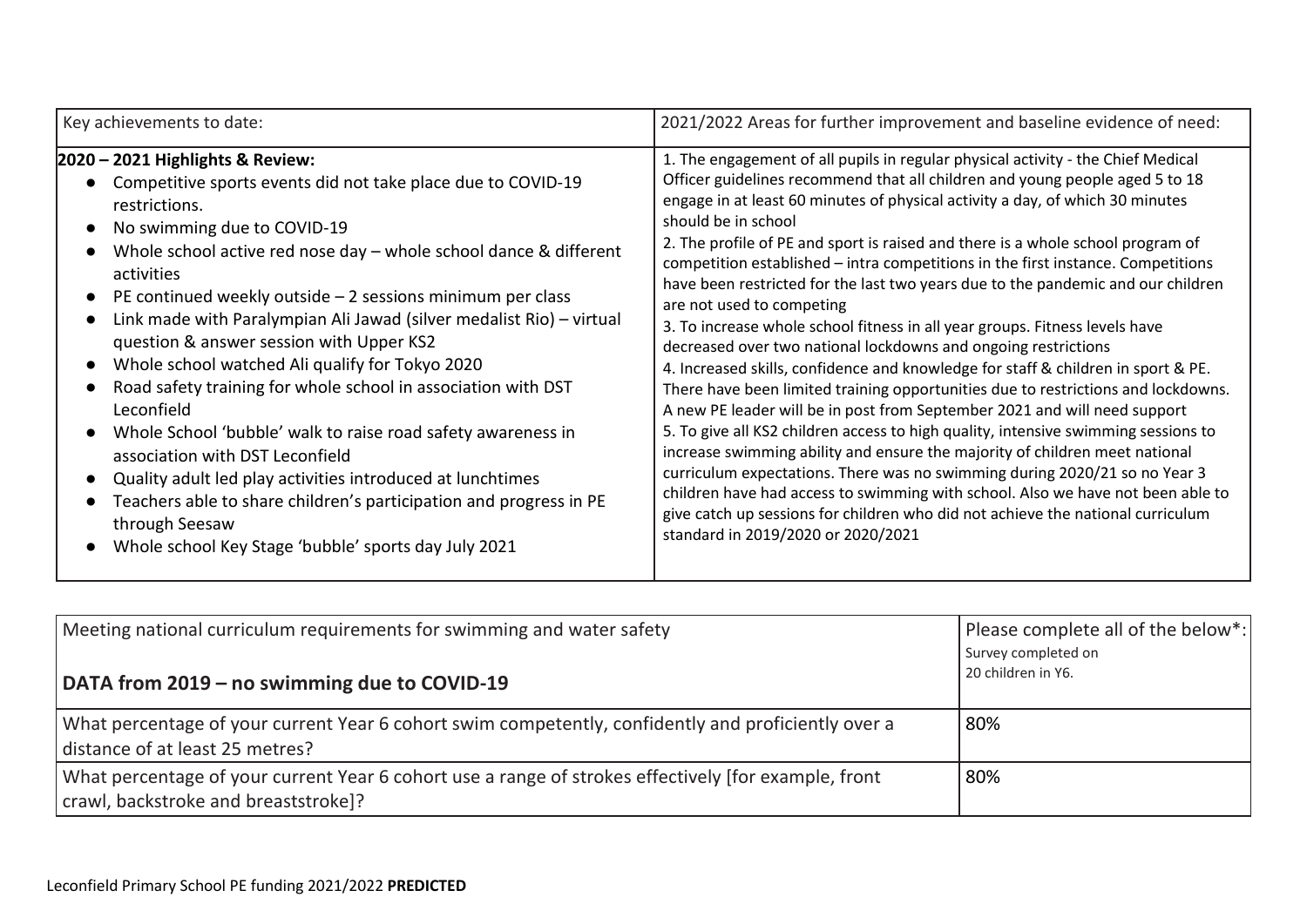| What percentage of your current Year 6 cohort perform safe self-rescue in different water-based<br>situations?                                                                                                            | 90%                                                            |
|---------------------------------------------------------------------------------------------------------------------------------------------------------------------------------------------------------------------------|----------------------------------------------------------------|
| Schools can choose to use the Primary PE and Sport Premium to provide additional provision for swimming  Y<br>but this must be for activity over and above the national curriculum requirements. Have you used it in this | <b>TBC</b>                                                     |
| $ $ way?                                                                                                                                                                                                                  | All KS2 children will have<br>swimming sessions during 2021/22 |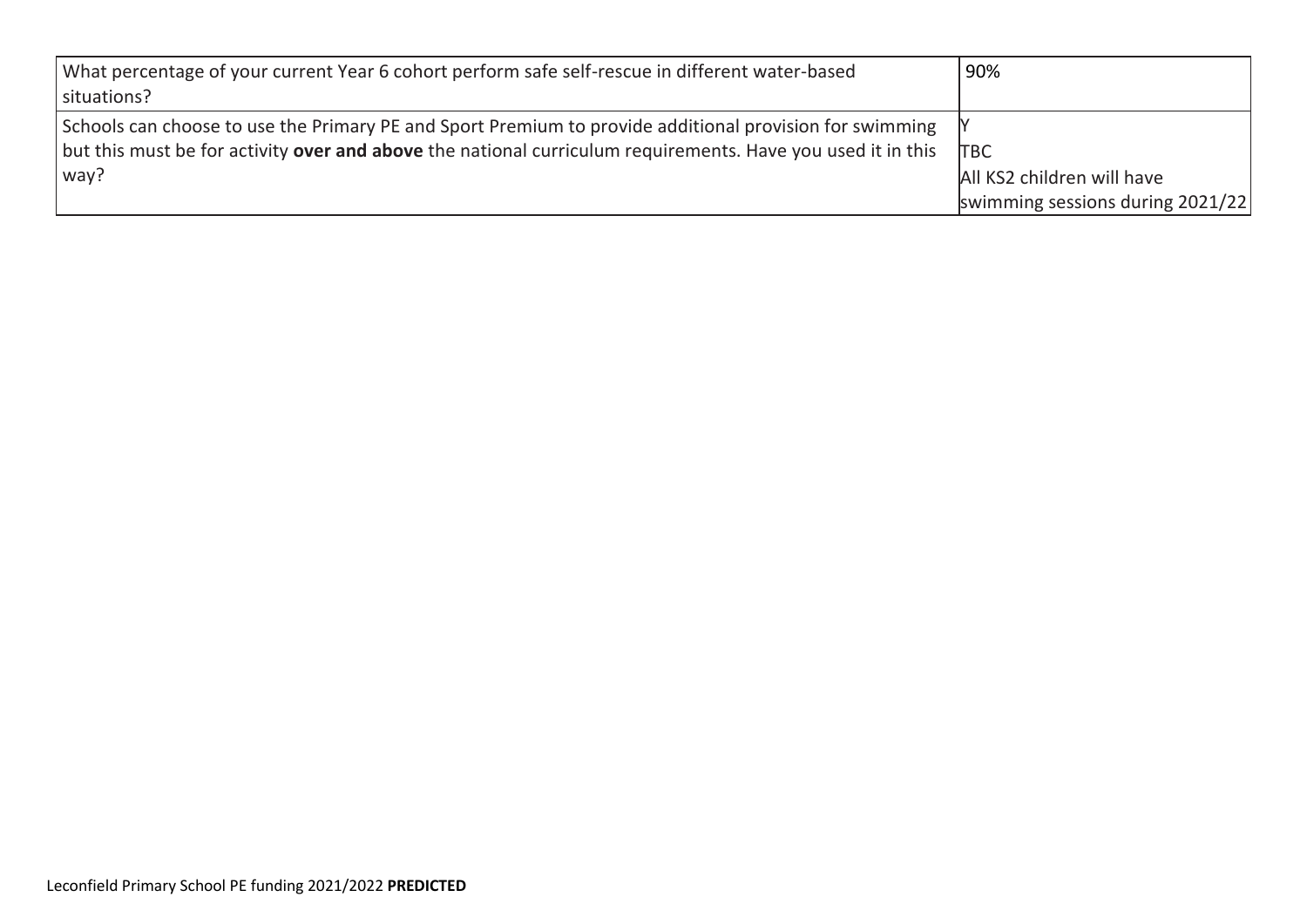| Academic Year: 2021/22                                                                                                                                                                                                                                                                                                                                                                                                                             | <b>Total fund Predicted: £17000</b><br><b>Current predicted spend: £22200</b>                                                                                                                                                                                   | Date Updated: July 2021                                  |                                                      | c/f Total: £3270                                             |
|----------------------------------------------------------------------------------------------------------------------------------------------------------------------------------------------------------------------------------------------------------------------------------------------------------------------------------------------------------------------------------------------------------------------------------------------------|-----------------------------------------------------------------------------------------------------------------------------------------------------------------------------------------------------------------------------------------------------------------|----------------------------------------------------------|------------------------------------------------------|--------------------------------------------------------------|
| Key indicator 1: To promote the engagement of all pupils in regular physical activity (Chief Medical Officer                                                                                                                                                                                                                                                                                                                                       | Percentage of total allocation:                                                                                                                                                                                                                                 |                                                          |                                                      |                                                              |
|                                                                                                                                                                                                                                                                                                                                                                                                                                                    | guidelines recommend that primary school children undertake at least 30 minutes of physical activity a day in school)                                                                                                                                           |                                                          |                                                      |                                                              |
| School focus with clarity on<br>intended impact on pupils:                                                                                                                                                                                                                                                                                                                                                                                         | Actions to achieve:                                                                                                                                                                                                                                             | Funding<br>allocated:                                    | Evidence and impact:<br>(RAG Rate when reviewed July | Sustainability and suggested<br>next steps: Review July 2022 |
| To provide adult led activities at<br>lunchtime to encourage cooperative<br>play and increase engagement and<br>participation with physical activity<br>Lunchtimes will be active for the<br>majority of children and fitness levels will Explore possibility of after school<br>lincrease<br>Children will develop their coordination<br>and ability to follow games with rules<br>Involve children voice in planning<br>activities and equipment | Timetable appropriate adult<br>supervision<br><b>Establish a rota of equipment and skills <math>TA</math> Costs</b><br>based adult led activities for all ages<br>activities / clubs led by staff / outside<br>bodies (refer to national and local<br>guidance) | £2543 To be<br>funded by the<br>general school<br>budget | 2022)                                                |                                                              |
| To provide high quality equipment for<br>all children<br>Children will have access to a range of                                                                                                                                                                                                                                                                                                                                                   | Audit of sports equipment<br>Re-stock PE resources                                                                                                                                                                                                              | £250                                                     |                                                      |                                                              |
| high quality and age appropriate<br>equipment to encourage participation<br>and engagement in physical activities at<br>lunchtimes and playtimes                                                                                                                                                                                                                                                                                                   | Engage pupil voice to choose<br>appropriate lunchtime and playtime<br>equipment                                                                                                                                                                                 | As above                                                 |                                                      |                                                              |
| Staff will have access to a range of music<br>to support lessons                                                                                                                                                                                                                                                                                                                                                                                   | Restock play equipment<br>Ensure there is appropriate storage for $E250$                                                                                                                                                                                        |                                                          |                                                      |                                                              |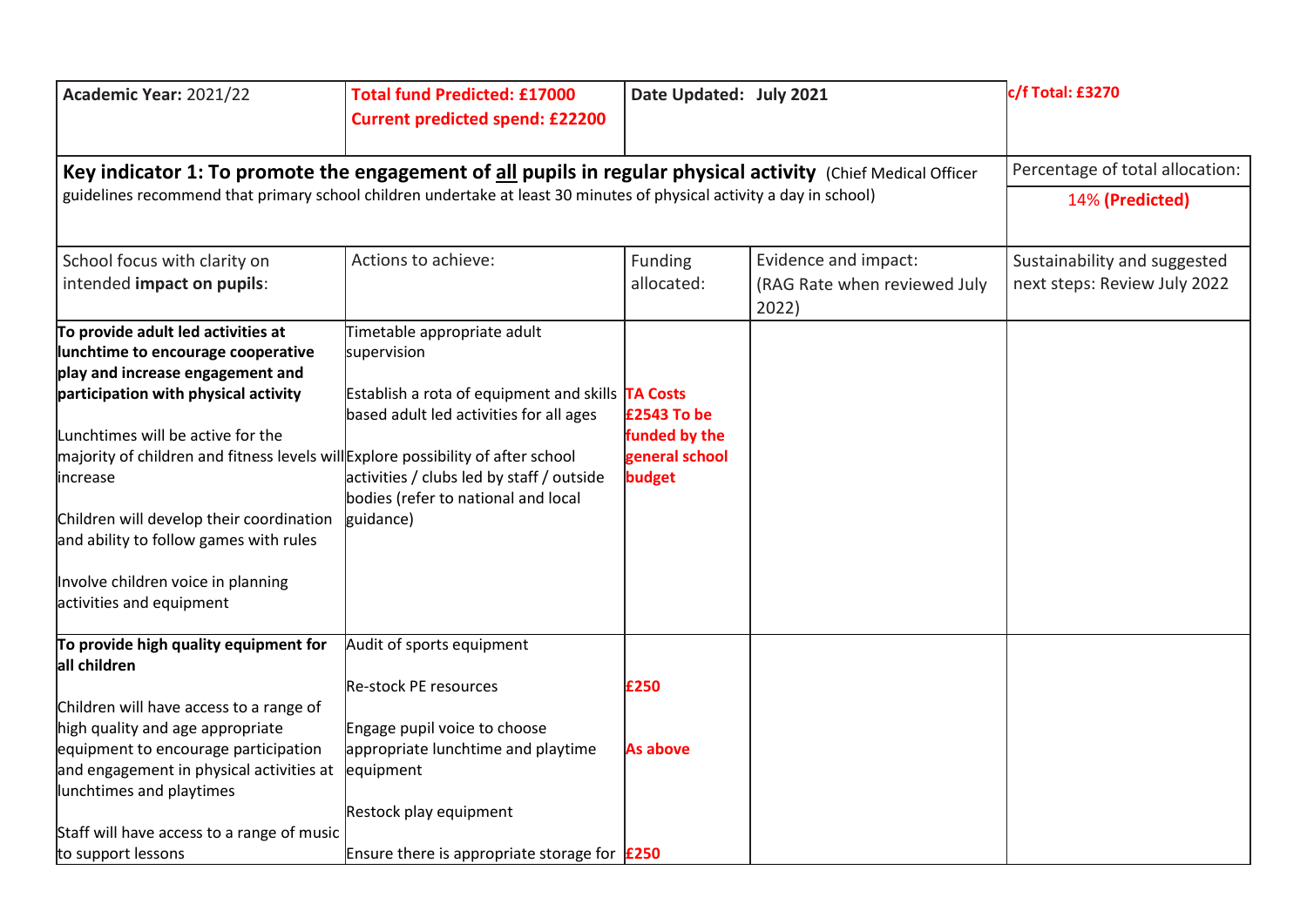|                                                                                                 | equipment (storage boxes for bikes,                                                                          |            |                      |                                 |
|-------------------------------------------------------------------------------------------------|--------------------------------------------------------------------------------------------------------------|------------|----------------------|---------------------------------|
|                                                                                                 | playtime / lunchtime equipment, shed                                                                         |            |                      |                                 |
|                                                                                                 | for PE)                                                                                                      |            |                      |                                 |
|                                                                                                 | Renew music subscription                                                                                     | £120       |                      |                                 |
|                                                                                                 | Key Indicator 2: To raise profile of PE and sport and establish a whole school program of competition        |            |                      | Percentage of total allocation: |
|                                                                                                 |                                                                                                              |            |                      | 13% (Predicted)                 |
| School focus with clarity on                                                                    | Actions to achieve:                                                                                          | Funding    | Evidence and impact: | Sustainability and suggested    |
| intended impact on pupils:                                                                      |                                                                                                              | allocated: |                      | next steps:                     |
| To establish a whole school program of<br>competition                                           | Competition between classes for<br>walking / running / cycling out of school                                 |            |                      |                                 |
| Children will develop skills to compete<br>safely and with team spirit                          | Termly intra school competitions to<br>match PE focus for the term:<br>Autumn: KS2 Hockey / Basketball       |            |                      |                                 |
| Children will enjoy challenge, increase<br>fitness levels and will be supportive of<br>everyone | Spring: Whole School Skipping (national<br>skipping day)<br>Summer: KS2 Athletics & Rounders &<br>Sports Day |            |                      |                                 |
|                                                                                                 | Prizes for competitions e.g. stickers for $f30$<br>sports day                                                |            |                      |                                 |
|                                                                                                 | Join Driffield Cluster for external<br>competitions & tournaments                                            | £250       |                      |                                 |
|                                                                                                 | Take part in competitions with Hull FC<br><b>Schools Partnership</b>                                         |            |                      |                                 |
| To ensure all equipment is well                                                                 | Inspection of indoor sports equipment <b>E234</b>                                                            |            |                      |                                 |
| maintained and fit for purpose                                                                  |                                                                                                              |            |                      |                                 |
| Equipment will be well maintained and                                                           | Inspection of outdoor equipment (trim<br>trail)                                                              |            |                      |                                 |
| fit for purpose. A program of inspection                                                        |                                                                                                              |            |                      |                                 |
| will ensure that equipment is updated                                                           | Maintenance work to be carried out as <b>£1200</b>                                                           |            |                      |                                 |
| regularly and replaced where necessary                                                          | necessary                                                                                                    |            |                      |                                 |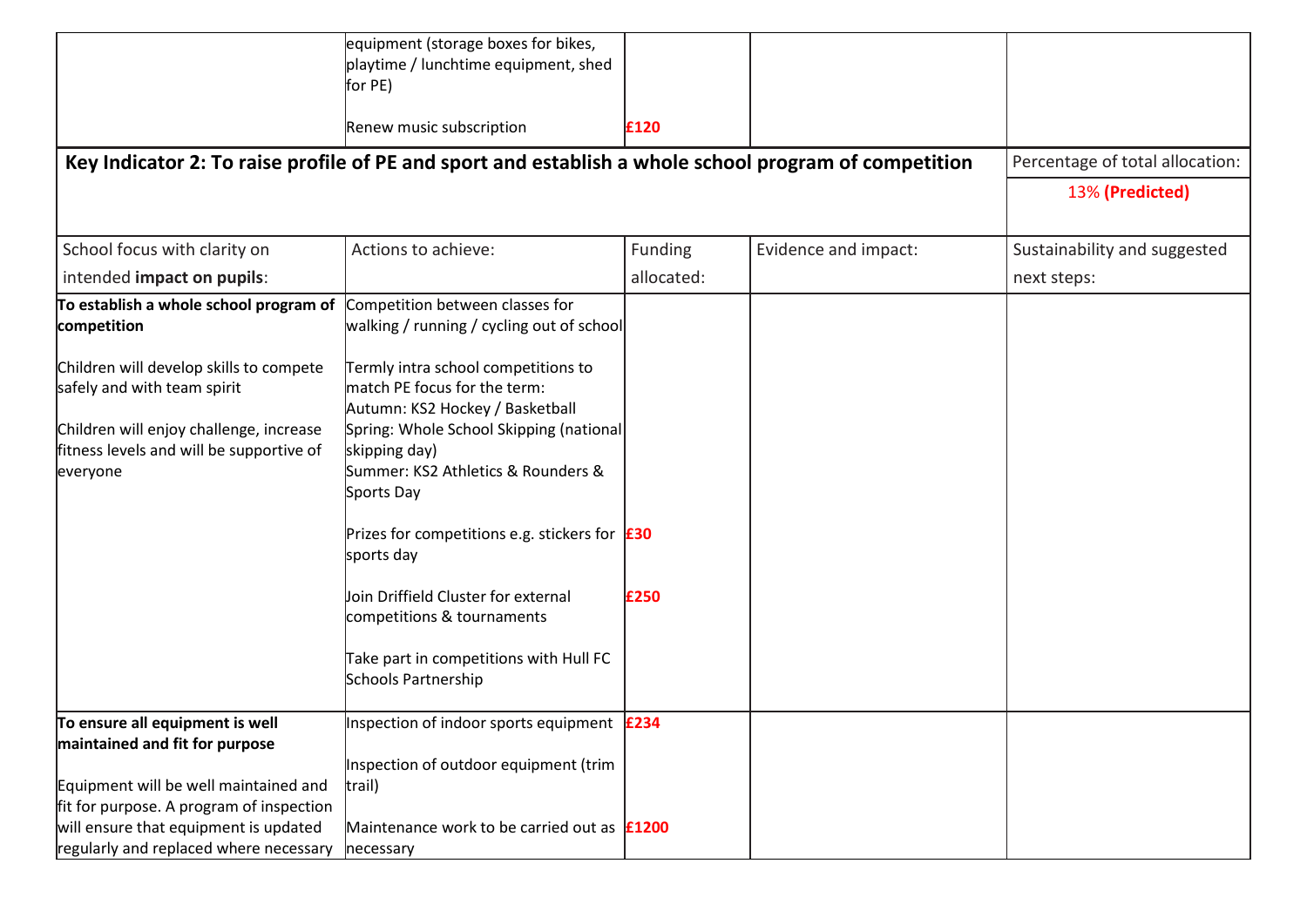| to ensure children have access to high<br>quality provision                                                                                                 |                                                                                          |                            |  |
|-------------------------------------------------------------------------------------------------------------------------------------------------------------|------------------------------------------------------------------------------------------|----------------------------|--|
| To raise the profile of sport through                                                                                                                       | Develop link with Paralympian Ali                                                        | £100                       |  |
| work with inspirational sporting figures                                                                                                                    | Jawad (onsite / virtually)                                                               |                            |  |
| Children will work with sports<br>professionals e.g. Paralympian Ali Jawad. figures e.g. Hull FC schools partnership<br>They will learn about perseverance, | Establish links with other local sporting <b>Hull FC Schools</b>                         | Partnership (see<br>below) |  |
| dedication and what it takes to succeed                                                                                                                     | Introduce reward system linked to<br>attendance for tickets to Hull FC<br><b>matches</b> |                            |  |
| To provide opportunities for all children Investigate the following:                                                                                        |                                                                                          | £400                       |  |
| to take part in a range of sports                                                                                                                           | climbing wall experience July 2021                                                       |                            |  |
| Children will have the opportunity to try skipping workshops (emailed August<br>and participate in a range of sports e.g.                                   |                                                                                          | £100                       |  |
| climbing, skipping, skateboarding                                                                                                                           | skateboard workshops booked for 27 <sup>th</sup><br>January 2022                         | <b>£300+VAT</b>            |  |
| All Year groups will have access to high                                                                                                                    |                                                                                          |                            |  |
| quality sessions in a range of sports<br>taught by qualified coaches.                                                                                       | School will join the Hull FC Schools<br>Partnership.                                     | £3000                      |  |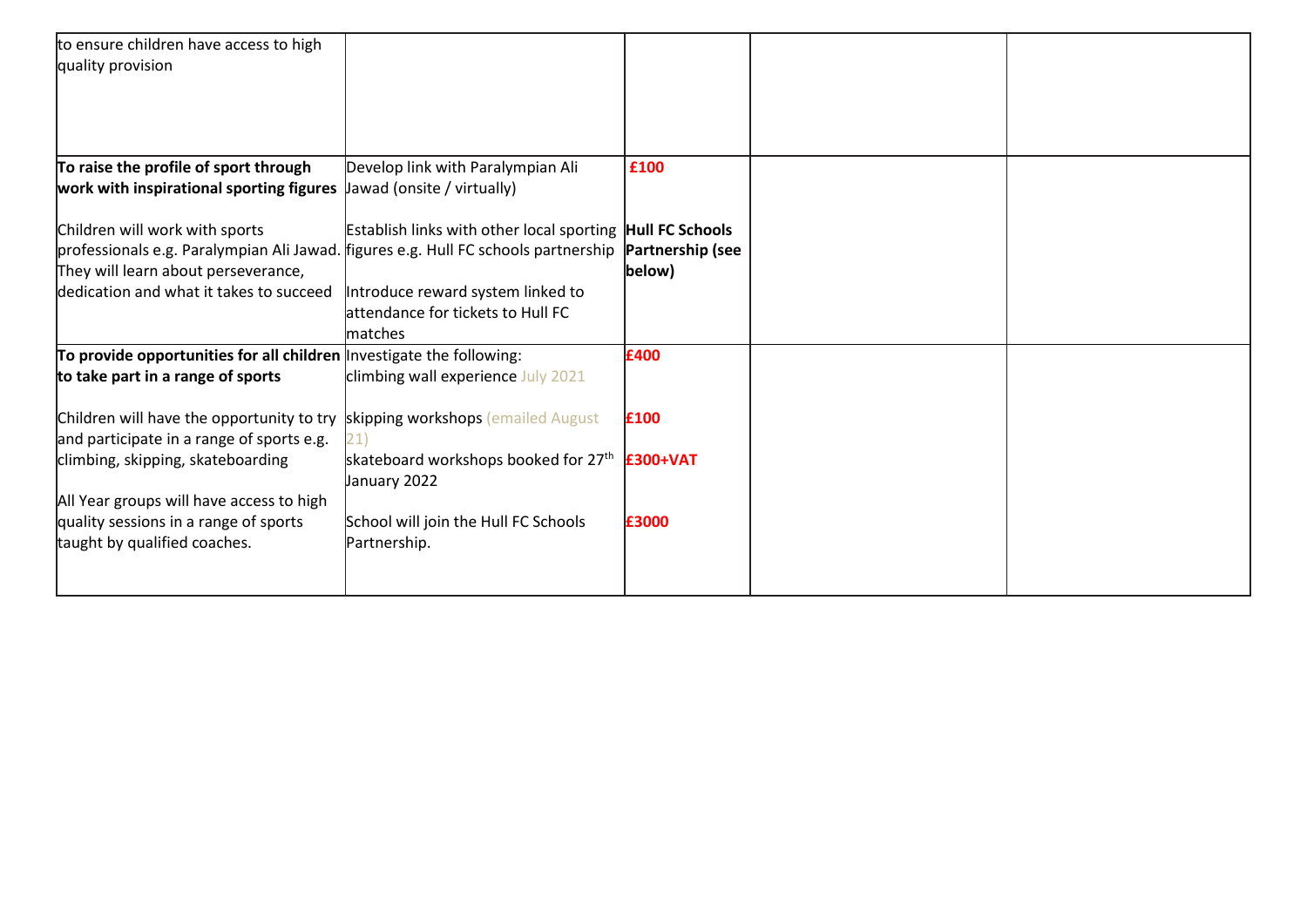| Key indicator 3: To increase whole school fitness in all year groups                           |                                                                    |                |                      | Percentage of total allocation: |  |
|------------------------------------------------------------------------------------------------|--------------------------------------------------------------------|----------------|----------------------|---------------------------------|--|
|                                                                                                |                                                                    |                |                      | 0% (Predicted)                  |  |
| School focus with clarity on intended                                                          | Actions to achieve:                                                | <b>Funding</b> | Evidence and impact: | Sustainability and suggested    |  |
| impact on pupils:                                                                              |                                                                    | allocated:     |                      | next steps:                     |  |
| To increase fitness levels for all children                                                    | Establish a program of fitness for the<br>whole school to include: | £0             |                      |                                 |  |
| Opportunities will be created to                                                               |                                                                    |                |                      |                                 |  |
| encourage all children to become more                                                          | Daily mile<br>$\bullet$                                            |                |                      |                                 |  |
| active                                                                                         | Intra School walking distance<br>$\bullet$<br>competition          |                |                      |                                 |  |
| Fitness levels will increase and improve                                                       | Distance walking & running as<br>$\bullet$                         |                |                      |                                 |  |
| on what they were pre lockdown 1 & 2                                                           | regular warm up for PE                                             |                |                      |                                 |  |
| Children will develop confidence in                                                            | Use of Fitness Trails (both<br>$\bullet$                           |                |                      |                                 |  |
| sporting participation                                                                         | playgrounds)                                                       |                |                      |                                 |  |
| There will be a positive effect on<br>wellbeing and health                                     |                                                                    |                |                      |                                 |  |
| Key Indicator 4: Increased skills, confidence and knowledge for staff & children in sport & PE |                                                                    |                |                      | Percentage of total allocation: |  |
|                                                                                                |                                                                    |                |                      | 12% (Predicted)                 |  |
| School focus with clarity on intended                                                          | Actions to achieve:                                                | Funding        | Evidence and impact: | Sustainability and suggested    |  |
| impact on pupils:                                                                              |                                                                    | allocated:     |                      | next steps:                     |  |
| To provide appropriate training and                                                            | Book refresher first aid at work                                   | <b>ETBC</b>    |                      |                                 |  |
| inset for staff and children                                                                   | training for staff where this has<br>expired                       |                |                      |                                 |  |
| Staff will have up to date first age                                                           |                                                                    |                |                      |                                 |  |
| training and qualifications. They will be                                                      |                                                                    |                |                      |                                 |  |
| able to treat minor first aid injuries and                                                     | Book Paediatric first aid refreshers                               | <b>£TBC</b>    |                      |                                 |  |
| conditions effectively until further                                                           |                                                                    |                |                      |                                 |  |
| treatment can be given. Children and                                                           |                                                                    |                |                      |                                 |  |
| adults will be treated quickly and                                                             |                                                                    |                |                      |                                 |  |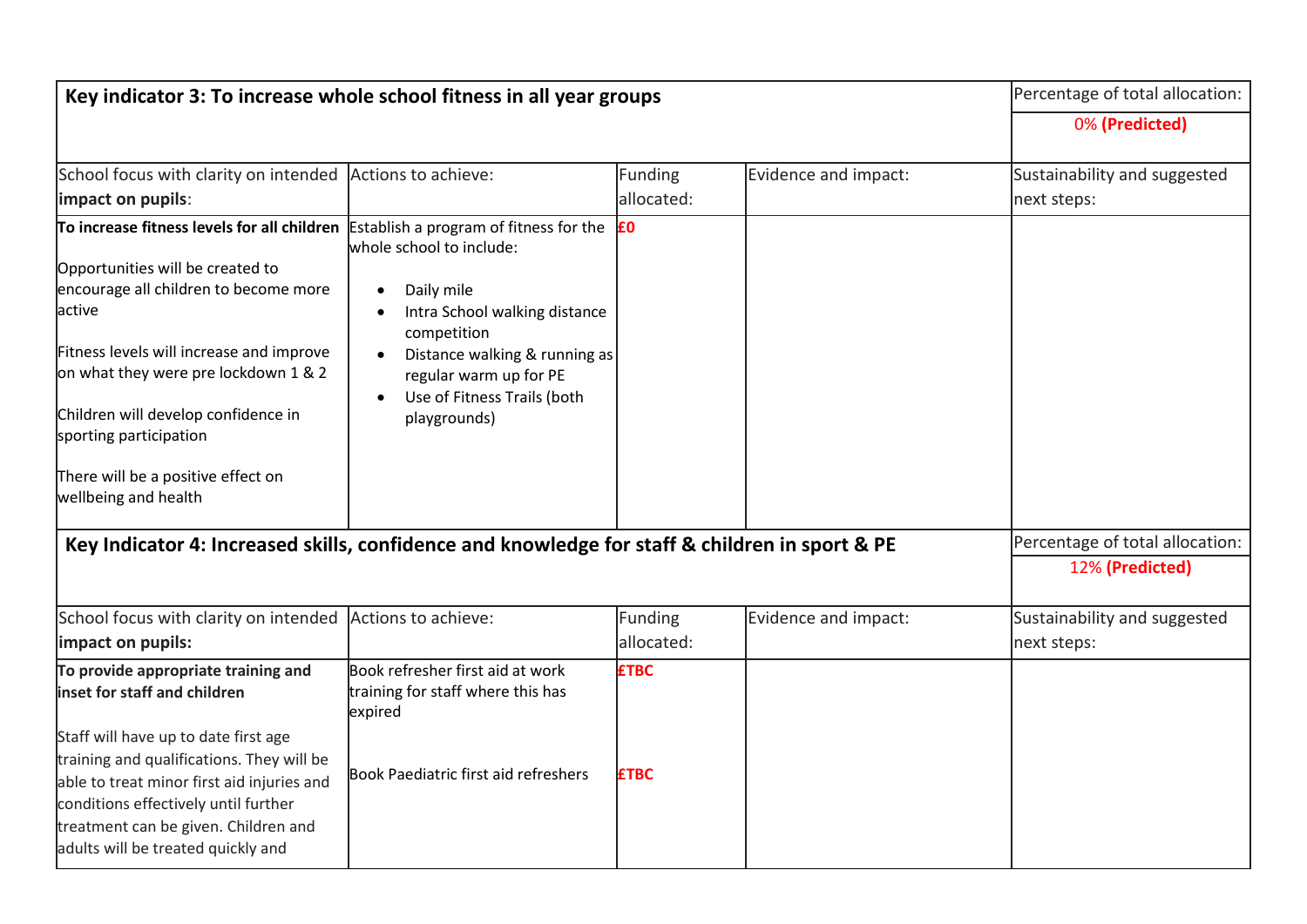| effectively in the event of any injury /                                          |                                                                 |       |  |
|-----------------------------------------------------------------------------------|-----------------------------------------------------------------|-------|--|
| accident / illness                                                                |                                                                 |       |  |
|                                                                                   |                                                                 |       |  |
| Year 5 children will have up to date first                                        |                                                                 |       |  |
| age knowledge and skills                                                          | Book first aid training for Year 5                              |       |  |
|                                                                                   | children - Taff Bowles Spring Term                              |       |  |
|                                                                                   | 2022 (confirmed August 21)                                      | £500  |  |
|                                                                                   |                                                                 |       |  |
| The new PE leader will have release time                                          |                                                                 |       |  |
| and appropriate training / mentoring                                              | Observations and subject leader time                            |       |  |
|                                                                                   | planned for 2021/22 with extra time                             |       |  |
|                                                                                   | for new PE leader<br>Autumn Term x 4 half days.                 | £1020 |  |
|                                                                                   | Spring Term x 2 days.                                           |       |  |
|                                                                                   | Summer x 2 days.                                                |       |  |
|                                                                                   |                                                                 |       |  |
|                                                                                   |                                                                 |       |  |
| To instill pride and a notion of belonging $ PE$ clothing will be ordered for new |                                                                 | £250  |  |
| to a team in staff and children                                                   | staff / replacement items will be                               |       |  |
|                                                                                   | ordered as necessary                                            |       |  |
| Staff PE clothing will be provided to                                             |                                                                 |       |  |
| enable staff to teach and join in with PE                                         |                                                                 |       |  |
| and sport effectively. The importance of                                          |                                                                 |       |  |
| appropriate clothing for PE activities will                                       |                                                                 |       |  |
| be demonstrated and staff will lead by                                            |                                                                 |       |  |
| example throughout the school                                                     |                                                                 |       |  |
|                                                                                   |                                                                 |       |  |
| Children will wear appropriate PE kits for                                        | <b>FSM</b> families will be offered funded                      |       |  |
| sporting activities                                                               | uniform from September 2021 - to                                |       |  |
|                                                                                   | include PE t-shirt - from Pupil                                 |       |  |
|                                                                                   | Premium funding not sports                                      |       |  |
|                                                                                   |                                                                 |       |  |
| To teach appropriate skills so that                                               | Pedestrian Training delivered by ERYC <b>£2 per child (£50)</b> |       |  |
| children can be safe pedestrians                                                  | (emailed August 21)                                             |       |  |
|                                                                                   |                                                                 |       |  |
| Pedestrian Training will be delivered to                                          |                                                                 |       |  |
| children in KS2                                                                   |                                                                 |       |  |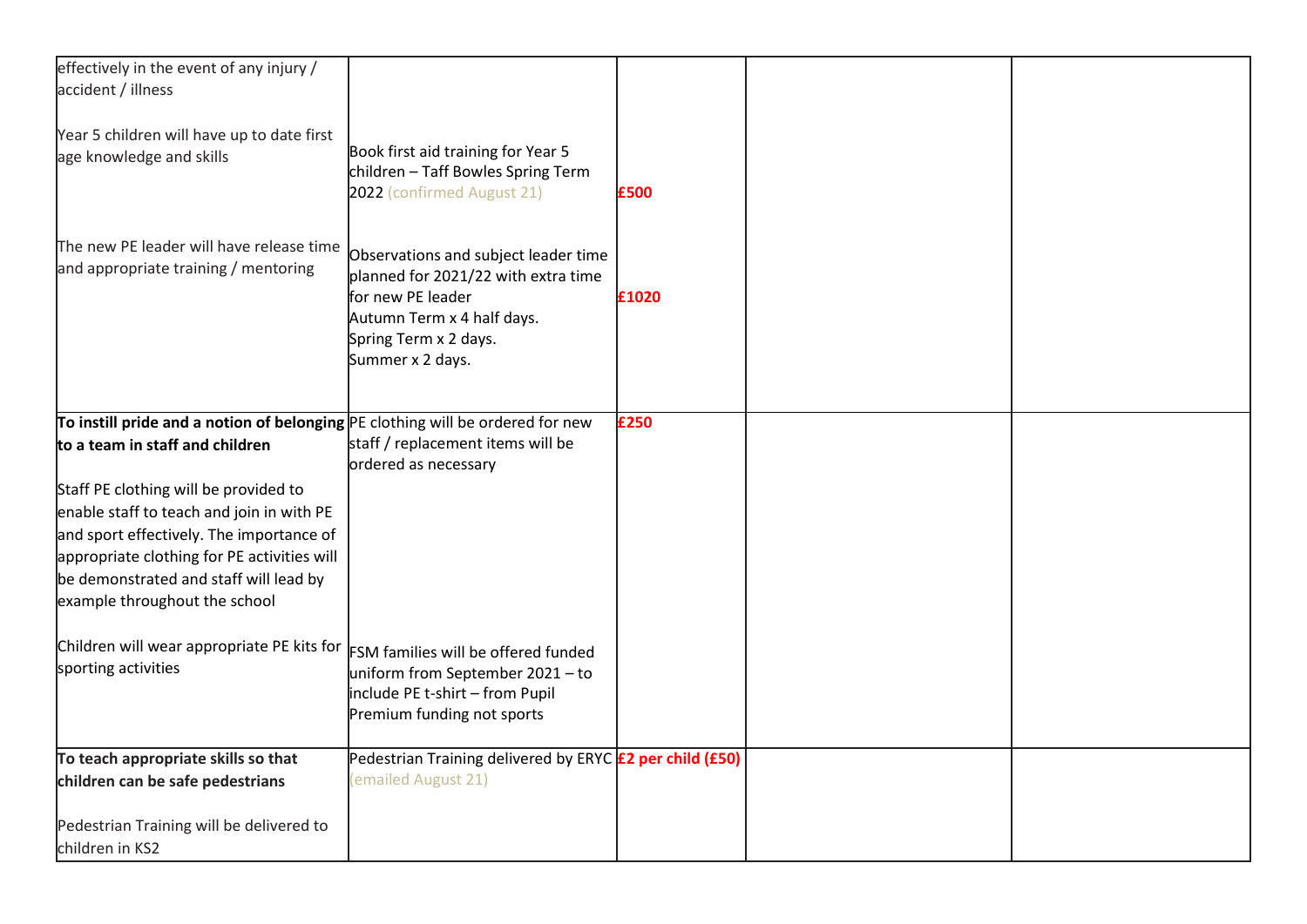| To teach appropriate cycle skills so<br>children can be safe when riding bikes<br>out of school                                                                                                   | Bikeability training to be booked for<br>Autumn 2021 & delivered by ERYC to<br>Year 5 & 6 | £15 per child<br>(30 children<br>£450) |  |
|---------------------------------------------------------------------------------------------------------------------------------------------------------------------------------------------------|-------------------------------------------------------------------------------------------|----------------------------------------|--|
| Children in Year 5 and 6 will be offered<br>Bikeability training. Children will have the<br>skills and knowledge to keep themselves<br>safe when cycling out of school in the<br>local area       |                                                                                           |                                        |  |
| To teach younger children how to ride<br>bikes, starting with balance bikes                                                                                                                       | Children in EYFS & infants to have<br>training (October 2021 TBC)                         | £285                                   |  |
| Balance Bike training will be delivered to<br>children in KS1. Children will have the<br>knowledge and skills to keep themselves<br>safe                                                          |                                                                                           |                                        |  |
| Balance bikes and other appropriate<br>equipment will be available to children<br>from 3 years old                                                                                                |                                                                                           |                                        |  |
| To develop throwing, catching, fielding<br>and team game skills                                                                                                                                   | Target Year 5 and staff through the<br>Chance to Shine program (emailed<br>August 21)     | £150                                   |  |
| Children will have cricket coaching<br>through Chance to Shine project. They<br>will learn how to play cooperatively and<br>will be able to use the ball skills they have<br>learnt in PE lessons |                                                                                           |                                        |  |